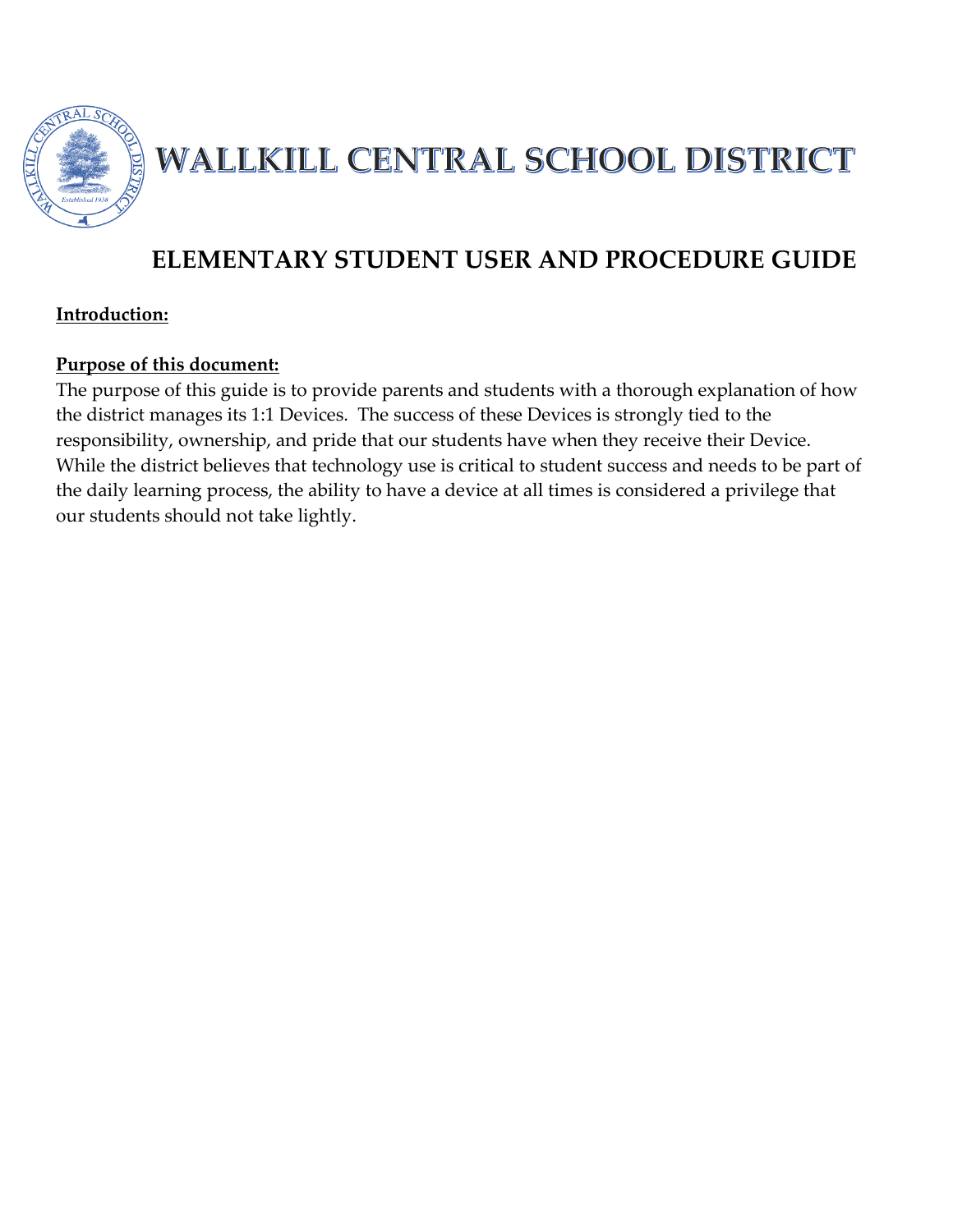# **PROCEDURE GUIDE CONTENTS**

- **1. Receiving Your Device**
- **2. Expectation of Privacy**
- **3. Responsible Digital Use and Awareness**
- **4. Device Distribution**
- **5. Returning Your Device**
- **6. Taking Care of Your Device**
- **7. At Home Use**
- **8. Managing Your Files and Saving Your Digital Work**
- **9. Supporting Your Device**
- **10. Protecting & Storing Your Device**
- **11. Repairing/Replacing Your Device**
- **12. Technical Support**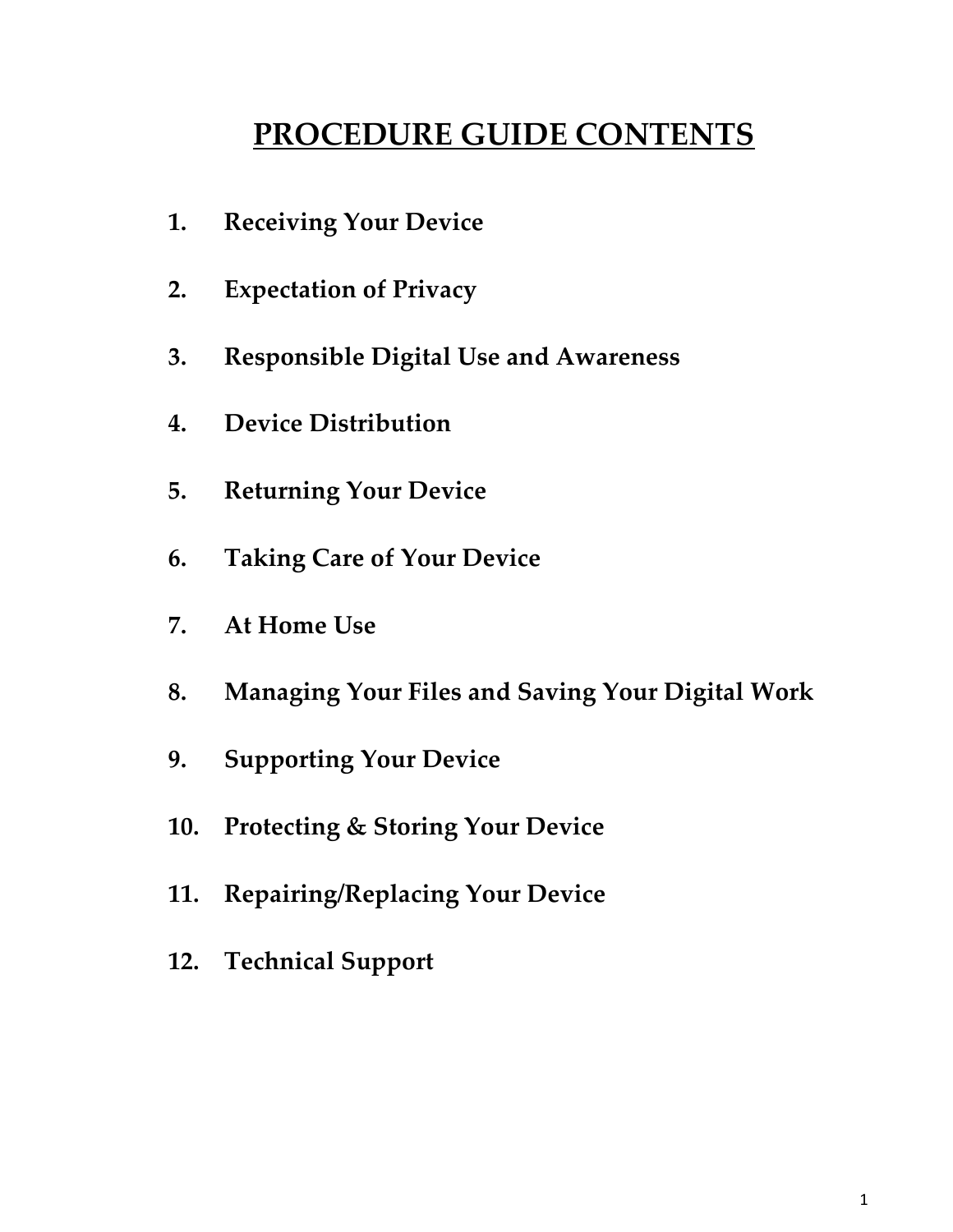#### **1 Receiving Your Device**

Devices and power cords may be borrowed by K-6 parents in the event that school is not in session by March 30, 2020 and you do not have a device at home to access the District's learning activities should it become necessary. Parents/Guardians and students (in grades K-6) MUST sign and return the Wallkill Central School District 1:1 Parent Agreement document before the Device can be issued to their child. This Device Procedure Handbook outlines the procedures and policies for families to protect the Device investment for the Wallkill Central School District.

#### **2 Expectation of Privacy**

No right of privacy exists in the use of technological resources provided by the school. School system administrators or individuals designated by the superintendent may review files, internet history logs, monitor communications/content activities, and intercept e-mail messages to maintain system integrity and to ensure compliance with board policy and applicable laws and regulations. School system personnel shall monitor online activities or individuals who access the internet via school owned computers. Devices are to be used only by the student for school activities at home.

#### **3 Responsible Digital Use and Awareness**

School issued Devices connected to Wi-Fi and internet should be used for educational purposes and students are to adhere to the District's Acceptable Computer and Internet Use Policy (#8274), Internet Safety/Internet Content Filtering Policy (#8275) and all of its corresponding administrative procedures at all times. While working in a digital and collaborative environment, students should always conduct themselves as responsible digital citizens.

#### **4 Device Distribution and Student Device Training**

- $\triangleright$  Students and parents must complete the WCSD Acceptable Computer and Internet Use Policy Agreement as well as the WCSD 1:1 Parent Agreement. It must be signed by the students and parents.
- $\triangleright$  Training documents and videos will be available online for students and parents to refer to.

#### **5 Returning Your Device**

Individual school Devices and power cords must be returned to the Wallkill Central School District when school is back in session. Students whose enrollment is withdrawn or terminated at WCSD for any reason must return their individual school Device and power cord on the date of termination. If the Device or any accessories are returned in damaged or otherwise unsatisfactory condition, a fee will be assessed to cover the repair or replacement of the device(s).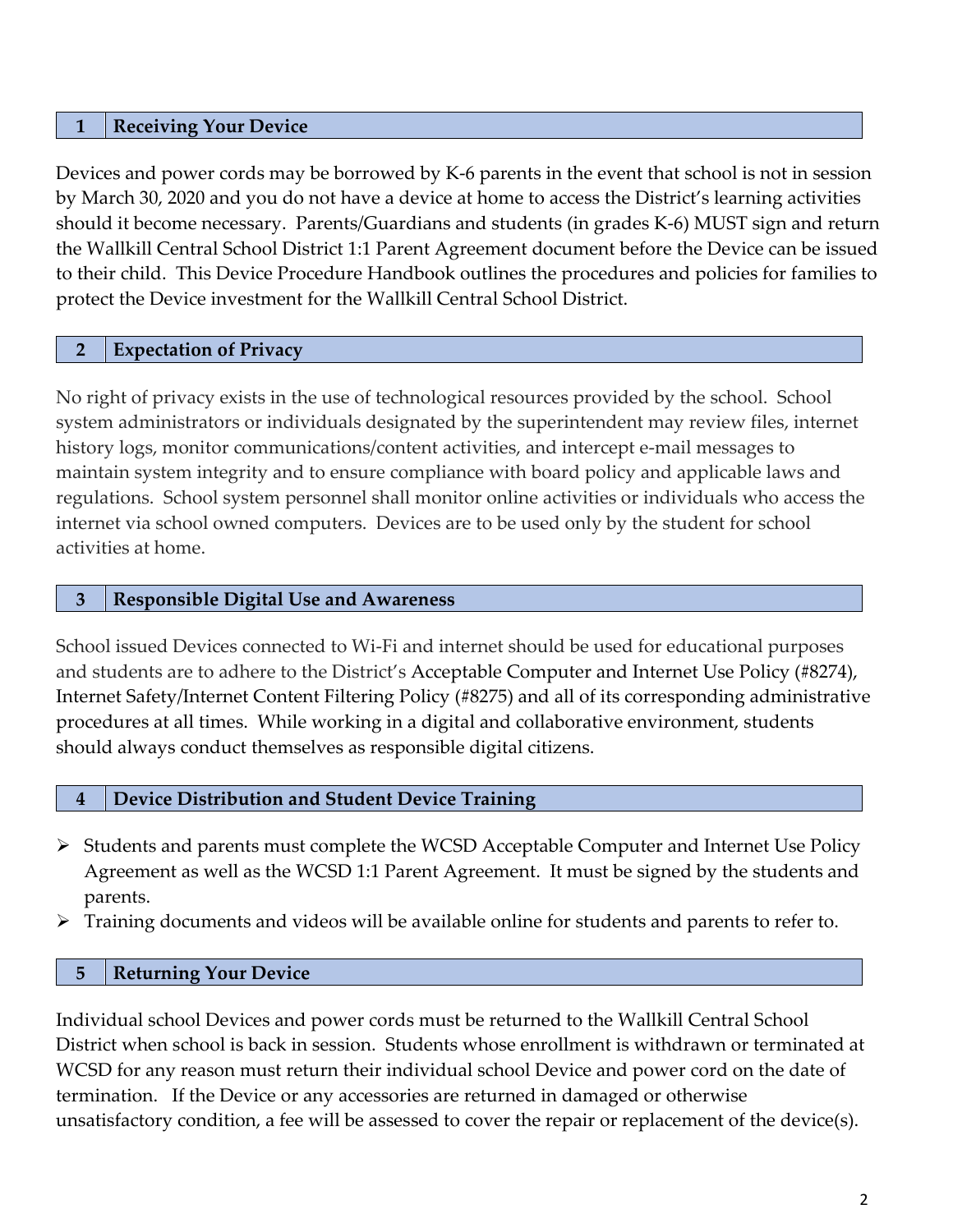## **6 Taking Care of Your Device**

Students are responsible for the general care of the Device they have been issued by the school. If your Device is broken, or fails to work properly, please contact your building principal.

## **Do not take district owned Devices to an outside computer service for any type of repairs or maintenance.**

#### **6a. General Precautions:**

- Take care to protect your password. Do not share your password.
- $\triangleright$  No food or drink is allowed next to your Device.
- $\triangleright$  Cords, cables, and removable storage devices must be inserted carefully into the Device.
- Never transport your Device with the power cord plugged in. Never store your Device in your backpack while plugged in.
- $\triangleright$  Devices should always be carried in the closed position.
- $\triangleright$  Devices must remain free of any writing, drawing, or stickers that are not the property of WCSD.
- $\triangleright$  Heavy objects should never be placed on top of your Device.
- $\triangleright$  Devices must have a Wallkill asset tag on them at all times and this tag must not be removed or altered in any way.
- $\triangleright$  Devices should never be left in a car.
- $\triangleright$  When not in use, Devices should be shut down to conserve battery life.
- When charging the Device, avoid stressing the power port on the Device by keeping the power adapter at the same height as the Device.

#### **6b. Carrying Devices:**

One of the best features of your Device is the fact that it is portable. When transporting your Device please remember the tips below to help ensure it is protected from damage:

- $\triangleright$  Transport Devices with care.
- $\triangleright$  Never move a Device by lifting from the screen. Always support a Device from its bottom with lid closed.
- $\triangleright$  Device lids should always be closed and tightly secured when moving.
- $\triangleright$  Take caution when placing other items (notebooks, books, lunch box, etc.) to avoid putting too much pressure and weight on the Device screen. The screen is delicate and can crack easily.
- $\triangleright$  Ensure that writing utensils, earbuds, etc. do not slip between the screen and keyboard since this could damage the screen.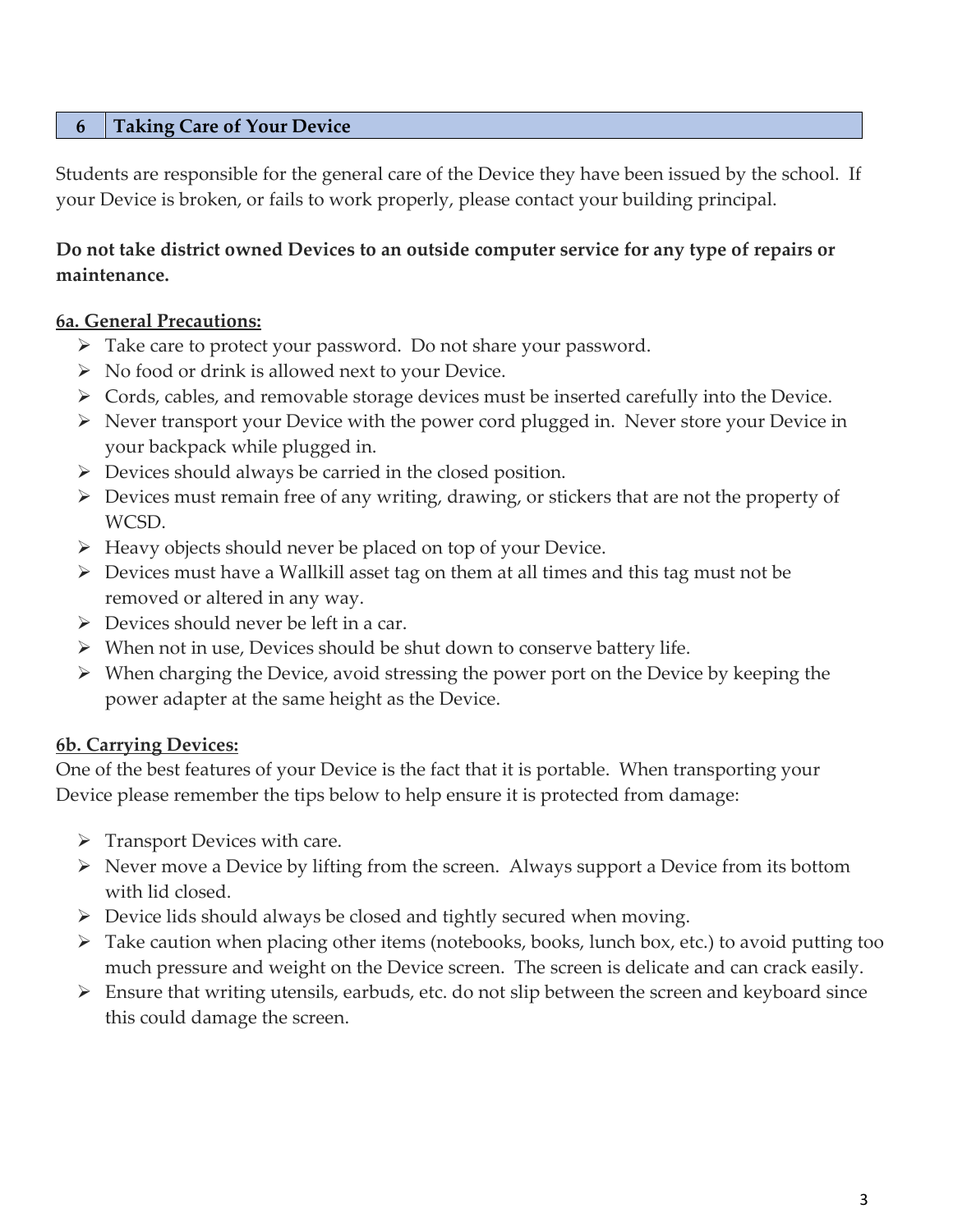## **6c. Screen Care:**

The Device screens can be easily damaged. The screens are particularly sensitive to damage from excessive pressure on the screen.

- $\triangleright$  Do not lean or put pressure on the top of the Device when it is closed.
- $\triangleright$  Do not store the Device with the screen in the open position.
- Do not place anything near the Device that could put pressure on the screen.
- $\triangleright$  Do not place anything in a carrying case or backpack that will press against the cover.
- $\triangleright$  Do not poke the screen with anything that will mark or scratch the screen surface.
- Do not place anything on the keyboard before closing the lid (e.g. pens, pencils, or disks).
- $\triangleright$  Clean the screen with a soft, dry microfiber cloth or anti-static cloth. Do not use any liquid cleaning products or wipes. Other materials that can damage your screen include tissues, napkins, and paper towels.

## **7 At Home Use**

- $\triangleright$  Device care at home is as important as in school; please refer to the care section.
- $\triangleright$  Students are allowed to connect to a wireless network when using their Device away from school. Students' use of the Device will be subject to the WCSD website filtering software even when accessing materials on a home connection. The filtering software will only affect WCSD owned devices and its use under the District's Acceptable Computer and Internet Use Policy #8274.
- $\triangleright$  A Wi-Fi Internet connection is required for much of Device use; however, many applications can be used while not connected to the Internet, including Microsoft Office, PowerPoint and others.
- $\triangleright$  Students may use the device to access Wallkill CSD learning activities. Please be sure to supervise your child while he/she is online.

## **8 Managing Your Files and Software**

## **8a. Saving Your Digital Work:**

- $\triangleright$  Files should only be stored in your Office 365 and not in the Downloads file folder of the Device.
- $\triangleright$  The majority of student work will be stored in Internet/cloud based applications and can be accessed from any computer with an Internet connection and most mobile Internet devices.
- $\triangleright$  Students should always remember to save frequently when working on digital media.
- $\triangleright$  The district will not be responsible for the loss of any student work.

## **8b. Software on Devices:**

 Devices will be managed by the District. Only District approved software will be placed on the Device.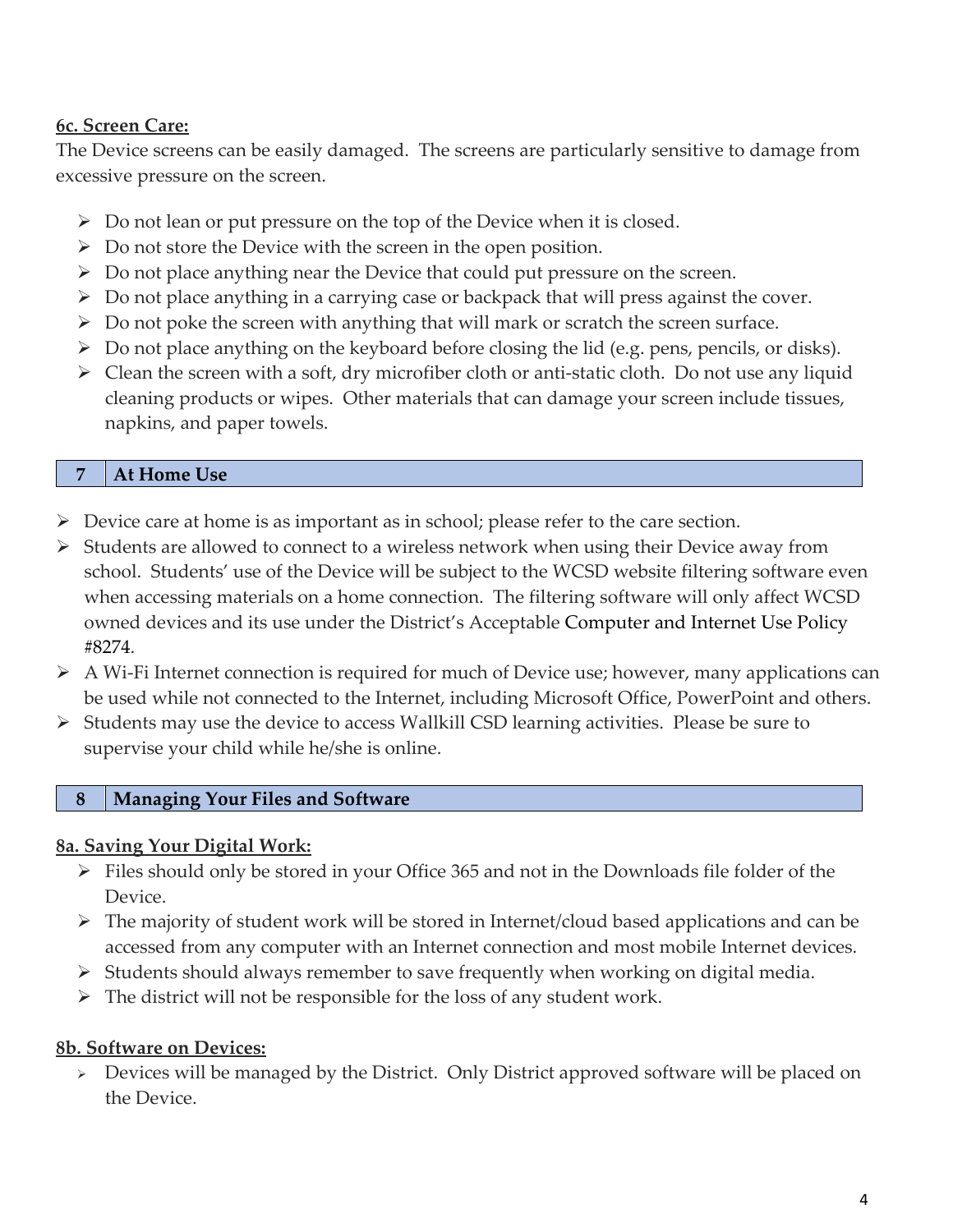## **9 Supporting Your Device**

Proper care and maintenance of your Device will help keep a device in good working condition.

#### **9a. Updating Your Device:**

 $\triangleright$  When a Device starts up, it updates itself automatically, so it has the most recent version of the operation system without you having to do a thing.

#### **9b. Procedures for Restoring Your Device:**

 $\triangleright$  The school does not accept responsibility for the loss of any software or documents deleted due to the reformatting and reimaging due to technical issues or an issue resulting from inappropriate use.

## **9c. Apps and Extensions:**

- $\triangleright$  Searching for and applying most apps/extensions from the Web has been disabled for all students. Some mandatory apps/extensions will be automatically added.
- $\triangleright$  Some web apps will be available to use when the Device is not connected to the internet.

## **10 Protecting & Storing Your Device**

#### **10a. Device Identification:**

- $\triangleright$  Student Devices will be labeled in the manner specified by the school. Devices can be identified in several ways:
	- Record of district asset tag
	- Serial number
	- School generated bar code

#### **10b. Account Security:**

 Students are required to use their WCSD domain user ID and password to protect their accounts and are required to keep that password confidential.

#### **10c. Storing Your Device:**

- Devices should not be stored in vehicles for security and temperature control issues.
- $\triangleright$  Under no circumstances should Devices be left in an unsupervised area.

#### **10d. Personalizing the Device:**

 $\triangleright$  Devices must remain free of any decorative writing, drawing, stickers, paint, tape, or labels that are not property of the Wallkill Central School District.

#### **11 Repairing/Replacing Your Device**

Please report all Device problems to your building principal.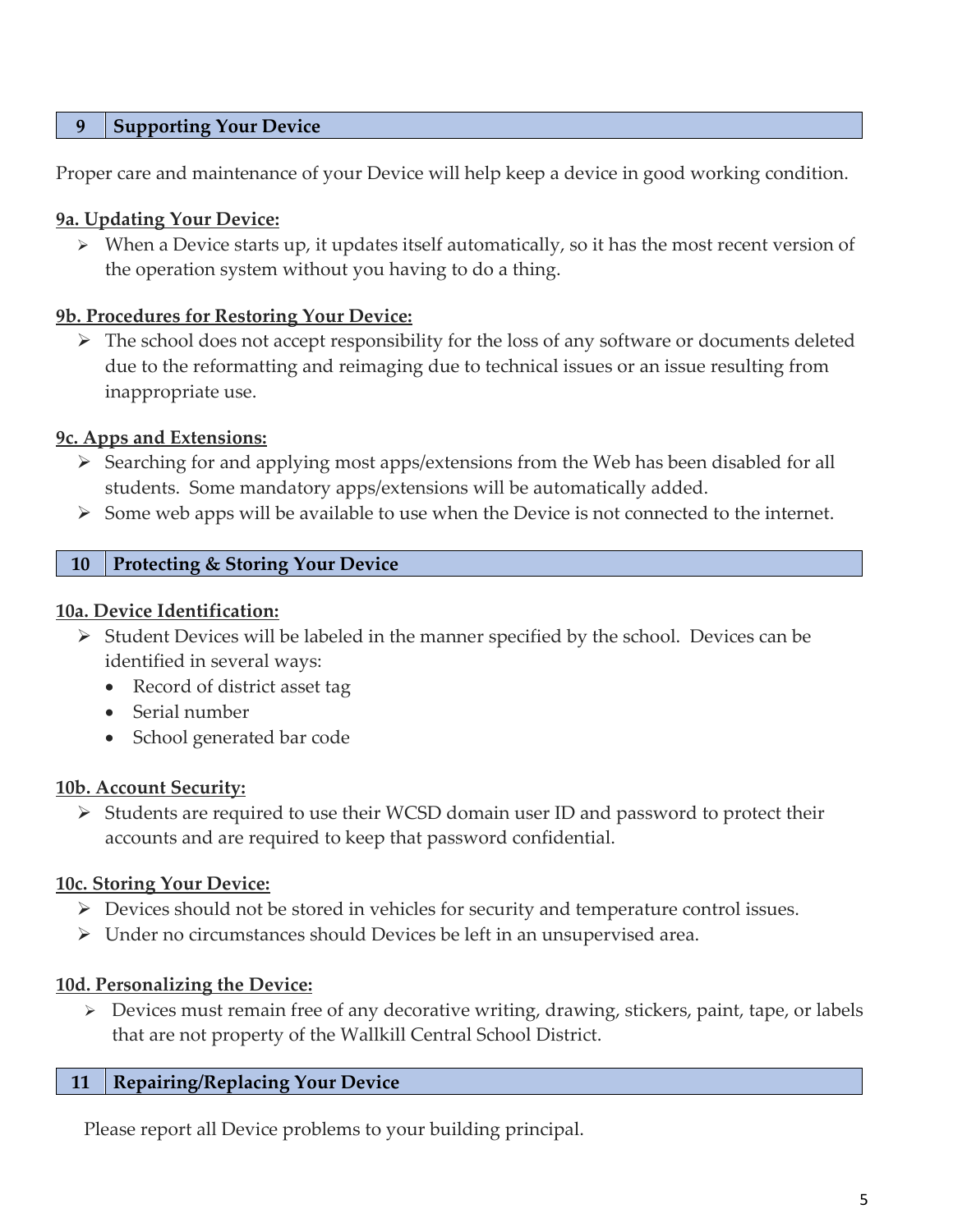## **11a. Damaged or Lost Device Costs not Covered by District Insurance:**

- $\triangleright$  If the Device is damaged or lost, the costs and procedures are outlined as below:
	- Parents will be responsible for any fees to replace lost or broken devices.

## **11b. Lost Device and Accessories:**

- $\triangleright$  Devices that are lost are the responsibility of the parent.
- $\triangleright$  Lost Devices must be reported to building administration within 24 hours of the incident.
- $\triangleright$  Parents must pay the associated charges to replace the lost Device and/or charger:
	- Device = varies (based on original purchase price)
	- Charger = varies (based on market value).

## **12 Device Technical Support**

For the following services please contact your building principal:

- $\triangleright$  Hardware maintenance and repairs.
- User account support.
- $\triangleright$  Coordination and completion of warranty repairs.
- ▶ Distribution of loaner Devices.
- **ALL REPAIRS must be completed by TECHNICAL SERVICES.**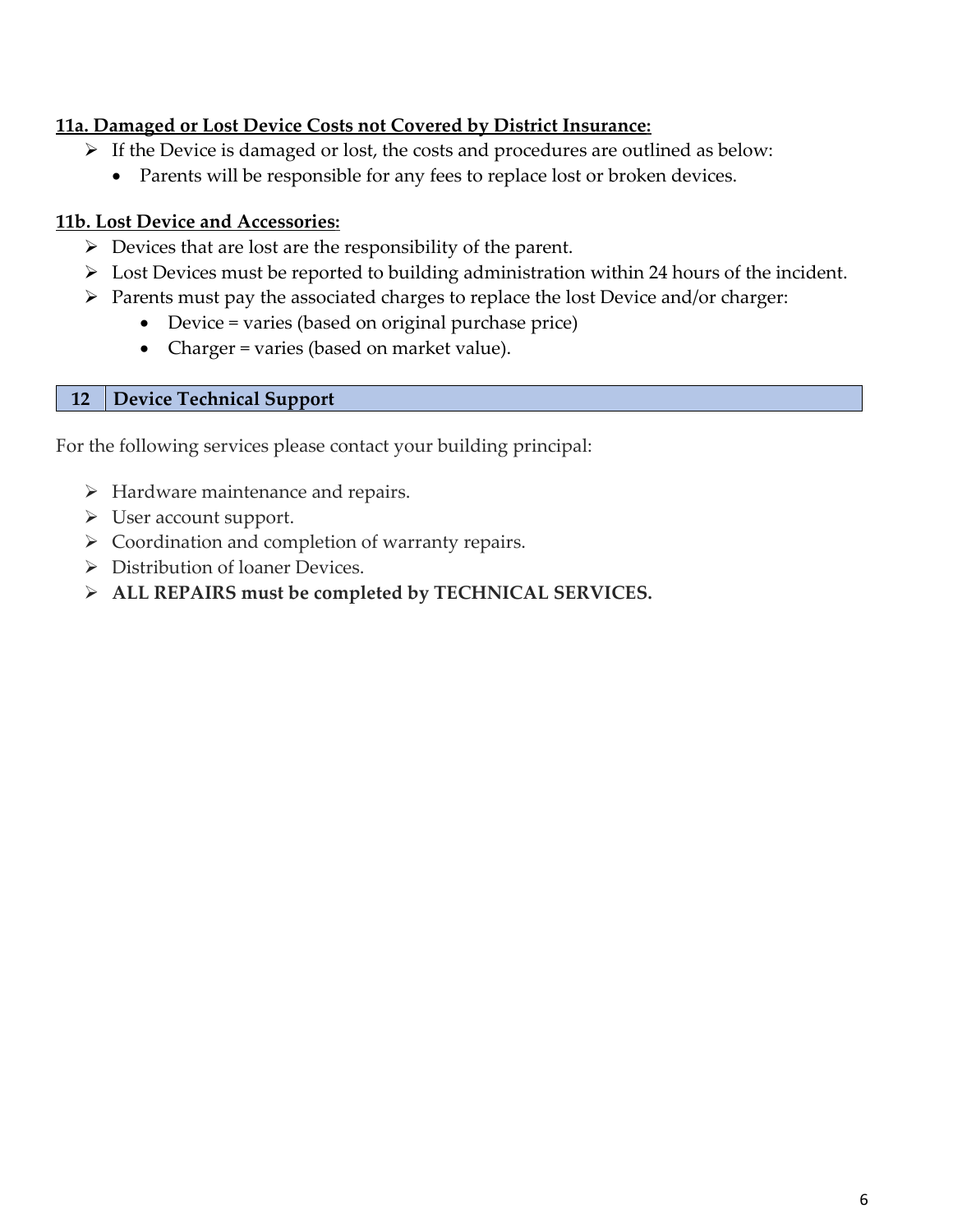#### **1:1 Device Parent Agreement**

#### **Introduction:**

The mission of the 1:1 Device (one electronic device for each student) is to ensure that the Wallkill Central School District students have regular, equitable access to the digital tools and resources that allow them to be successful learners outside of the school day. To reach this goal, the district will provide students with a Device that can expand their learning opportunities beyond the walls of Wallkill schools.

*The devices are expected to be brought back to school when we return to our normal school schedule as they are used in class each day.*

#### **Important Resources:**

Resources relating to the 1:1 Devices can be found on our district website at [www.wallkillcsd.k12.ny.us,](http://www.wallkillcsd.k12.ny.us/) located under the Technology Department Tab. The following resources are available:

- Student User Guide
- 1:1 Device Parent Agreement
- Board of Education Policies: Acceptable Computer and Internet Use and Safety (#8274)
- Online Powerpoint Presentation.

#### **Repairing and Replacing the Device:**

#### **Lost Device and Accessories:**

- $\triangleright$  Devices that are lost are the responsibility of the Parent.
- > Lost Devices must be reported to the building principal.
- $\triangleright$  Parents must pay the associated charges to replace the lost Device and accessories:
	- Device  $= $250$
	- Charger = varies (based on market value)

#### **Be Responsible:**

- $\triangleright$  No stickers or writing are allowed on the device.
- $\triangleright$  Students must take measures to protect the device from damage or theft.
- $\triangleright$  At no time shall the device be used for unlawful or inappropriate activities.
- $\triangleright$  The device and power cord that are assigned to the student are required to be brought back to school when we resume classes.
- $\triangleright$  Students are not allowed to let others use their Device.

#### **Be Respectful:**

- > Students must follow the Wallkill Central School District's Acceptable Computer and Internet Use and Safety Policies at all times while using district issued devices.
- $\triangleright$  Violations of the Acceptable Computer and Internet Use and Safety Policies or items stated in this document will be addressed by the school administration to determine the proper course of action.
- $\triangleright$  No right of privacy exists in the use of devices provided by the school.